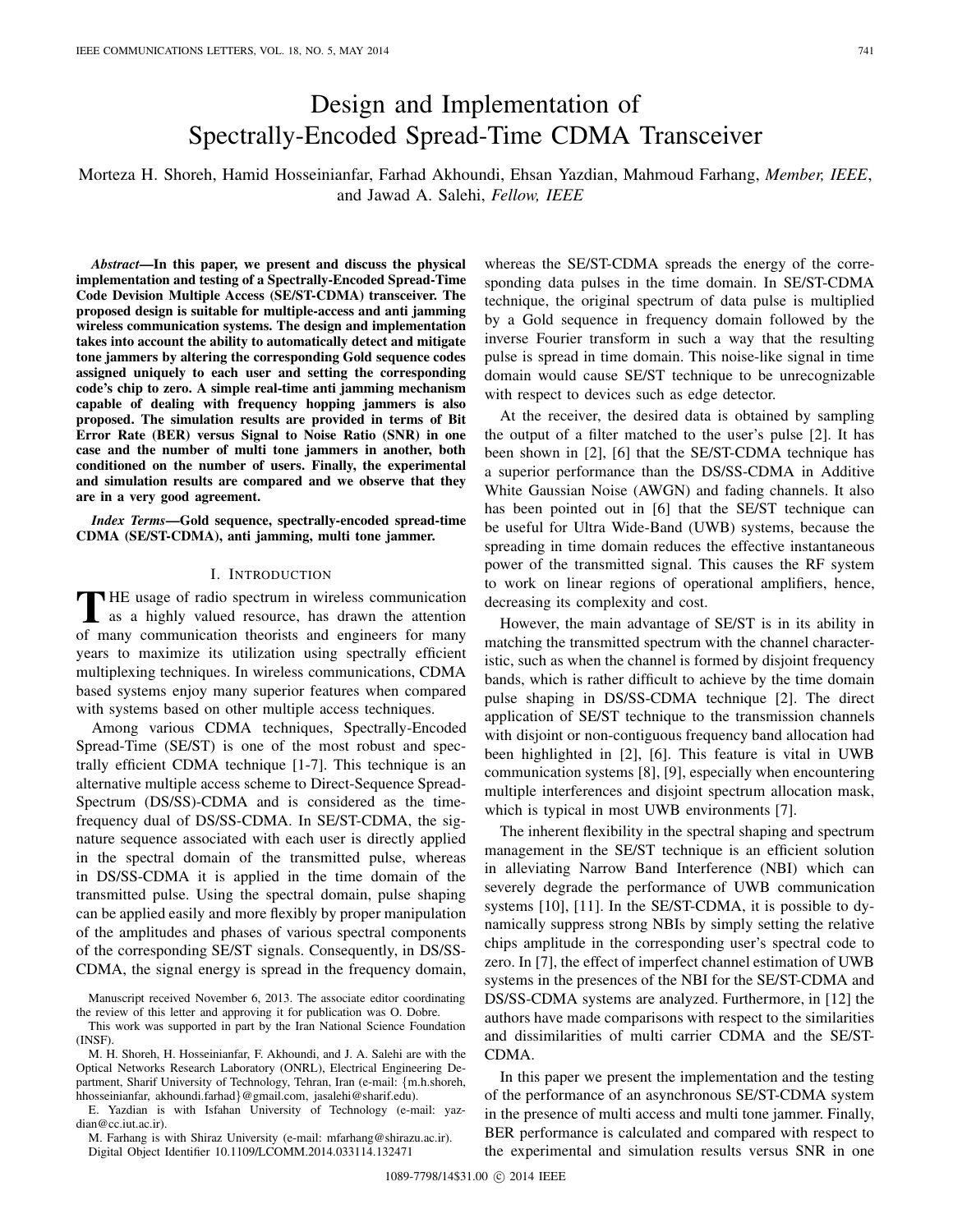

Fig. 1. Block diagram of the implemented SE/ST-CDMA system.

case and the number of multi tone jammers in another, both conditioned on the number of users.

The rest of the paper is organized as follows. In Section II, we describe the design details and experimental setup for the implementation of SE/ST-CDMA system. In Section III, the multiple-access and anti jamming performance of the system is discussed. Experimental and simulation results and discussions are presented in Section IV. Section V summarizes the paper and presents the conclusion.

#### II. EXPERIMENTAL DESIGN SETUP

The transmitter uses a 256-point Fast Fourier Transform (FFT) and Inverse FFT (IFFT). Each subcarrier occupies 400 kHz bandwidth, leading to the total bandwidth of 102.4 MHz. Considering Hermitian symmetry there will be 128 available subcarriers, one of which has zero value, thus, Gold sequences with length 127 are used for encoding and decoding.

The block diagram of the transmitter and receiver scheme for the implemented SE/ST-CDMA system is presented in Figure 1. At the transmitter side an impulse generator is used to generate the impulse signal, then using the FFT/IFFT modules the code is applied upon the pulse in frequency domain. The output of IFFT is followed by Digital to Analog Converter (DAC) and the analog output signal is transmitted through the channel. At the receiver side, the Analog to Digital Converter (ADC) brings the digital received signal to IFFT/FFT modules which are used to perform the decoding in the frequency domain and recover the desired signal. Prior to the code multiplier a frequency domain equalizer can be used to compensate the channel effects. As shown in Figure 1 an acquisition/tracking unit is used for FFT window synchronization. This block uses pulse integrator and peak detector to place FFT window in a position such that the peak is maximized. Finally, different headers (Cyclic Redundancy Check (CRC), Pilots, etc.) are dropped and the payload is extracted.

Figure 2 shows the time and frequency domain representations of the Gaussian shaped input pulse and the spectrally encoded signal at the transmitter. The signal is encoded by a Gold sequence, which is uniquely assigned to each user. As a result of this procedure, the input pulse is spread in the time domain and the output is a noise-like signal. Figure 2 (a) and (b) represent the time domain signal before and after spectral encoding, respectively. The frequency domain counterpart is shown in Figure 2 (c) and (d). At the receiver, by applying the complex conjugate of the same spectral code to signal in frequency domain the original ultra-short time domain pulse will be recovered, while the signals of other users, which are



**(c) Frequency domain, before encoding (d) Frequency domain, after encoding**

Fig. 2. Transmitted signal's time and frequency domain representation before and after the spectral encoder at the transmitter.

spread by different Gold sequence codes, will remain spread in time domain.

Another, essential block is the jammer detector block that uses the output of the FFT block at the receiver to detect any kind of NBI by a simple amplitude threshold on each frequency chip. The output of this block is used in the code generation block to reduce the corresponding chip level signal to zero in order to eliminate the NBI. Since this operation is implemented in real time, the system is capable of detecting and eliminating multi tone frequency hopping jammers, which is another very important advantage of the implemented SE/ST-CDMA system.

#### III. SE/ST PERFORMANCE

#### *A. Multiple-access*

In this Subsection we discuss the performance of an SE/ST-CDMA system taking into account the multi access communications scenario. The frequency and time domain signal in a multi access scenario with 16 active interference users are illustrated in Figures 3 (a) and (b), respectively. As demonstrated in these figures the multi access effect causes the signal's spectrum to lose its soft shaping, and the power of the noise-like time domain signal is increased. Also, the output of the detector for 10 and 16 interfering users are shown in Figures 3 (c) and (d), respectively. In the detected signal,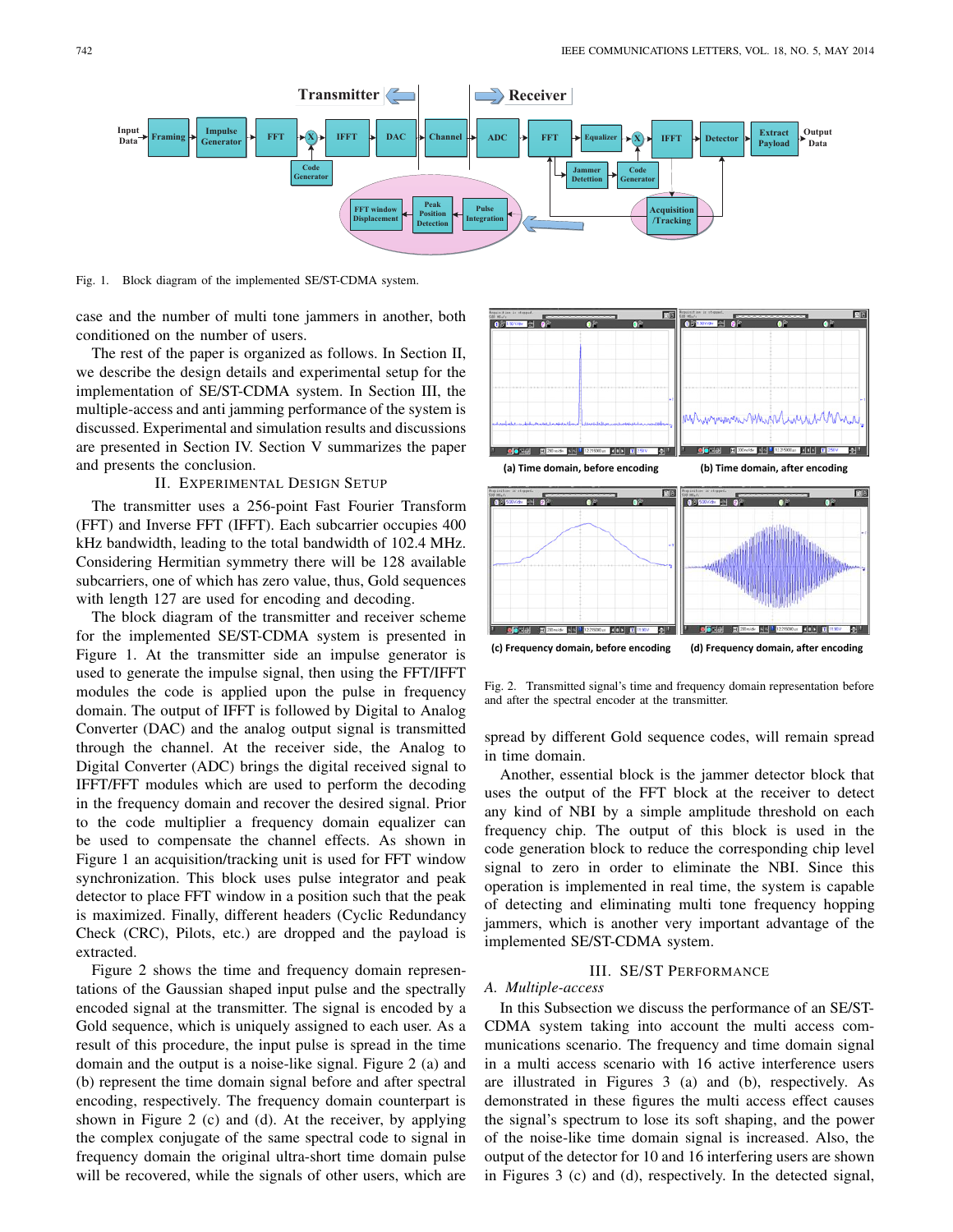

Fig. 3. Signal representations showing the multi user performance of the implemented SE/ST-CDMA system.

the multi access effect appears as the background noise, the power of which increases as the number of users increases. It is apparent from this figure that in the 10 interference users scenario the main peak in the desired time domain signal is still detectable. However, in the 16 interference users scenario the detection is less likely compared to the previous case. The interference signals could easily lead to errors in the detection procedure. A detailed discussions and results of the system performance with different number of users is provided in Section IV.

### *B. Anti jamming*

In this Subsection we examine the capability of the proposed SE/ST-CDMA system in eliminating the NBIs, such as tone jammers. The flexibility in spectrum shaping of the SE/ST technique makes it possible to dynamically suppress strong NBIs as soon as they are sensed. In such cases, the jammers could be detected using a thresholding mechanism at the output of the FFT block and their effects could be eliminated by setting the corresponding chips of the spectral codes to zero. Setting the amount of jammer detection threshold is a critical procedure. If the threshold is too high, the tone jammers get included, and if it is too low, many frequency chips are zeroed. Hence, the amplitude threshold in each chip is set at twice the expected value of the amplitude in that chip, as estimated from the adjacent frequency chips. This scheme competes against the more traditional DS/SS CDMA very well, since it is much more effective and easier to implement. In fact, in this way we essentially remove the jammer's influence, while in DS/SS CDMA we merely reduce it, by multiplying by a random code sequence.

Figure 4 illustrates the concept of jammer cancellation in the implemented SE/ST-CDMA system. Figures 4 (a) and (c) show the detected signal in the time domain, and the received signal's spectrum, in the presence of four tone jammers, respectively. From these figures it can be deduced that the tone jammers have caused the time domain signal to ride



Fig. 4. Signal representations showing the jammer cancellation performance in the implemented SE/ST-CDMA system.

on a periodic function comprising of several sinusoid signals. However, in the frequency domain the spectrum is added with some impulses indicating the spectral positions of the tone jammers. The detected signal in the time domain and the received signal's spectrum after applying the software based anti jamming capabilities are shown in Figure 4 (b) and (d), respectively. From this figures we can observe that while in the frequency domain the chips with jammers are set to zero, in the time domain loosing a few chips power is barely recognizable. Undoubtedly, these figures, imply that the SE/ST technique shows robustness in performance when dealing with tone jammers. Furthermore, with the help of the real time software based anti jamming programming, also frequency hopping jammers can be easily detected and omitted as well.

### IV. EXPERIMENTAL AND SIMULATION RESULTS

#### *A. Simulation structure*

In this Section we simulate the SE/ST-CDMA system performance in the presence of the multi user and multi tone jammers signals, taking into account the AWGN channel model in order to compare with the experimental results in the physical baseband implementation. It is necessary to mention that  $10<sup>7</sup>$  symbols are simulated, which indicates that the BER levels higher than 10−<sup>5</sup> are valid. The physical SNR used in the experimental implementation is about 35 dB, and to model various amount of  $E_b/N_0$ , an additive noise is added to the received signal in the receiver. In obtaining Figure 6, the SNR for this additive noise source is set to 10dB.

# *B. Results*

Figure 5 represents the experimental and simulation results for the BER versus SNR for three different number of users. The solid lines represent simulation results and the dots stand for the experimentally obtained BER values under the same parameters. Various curves in the figure imply an excellent agreement between the experimental and simulation results. It is easily observed that, in general, increasing the number of users degrade the BER performance. Furthermore, the Forward